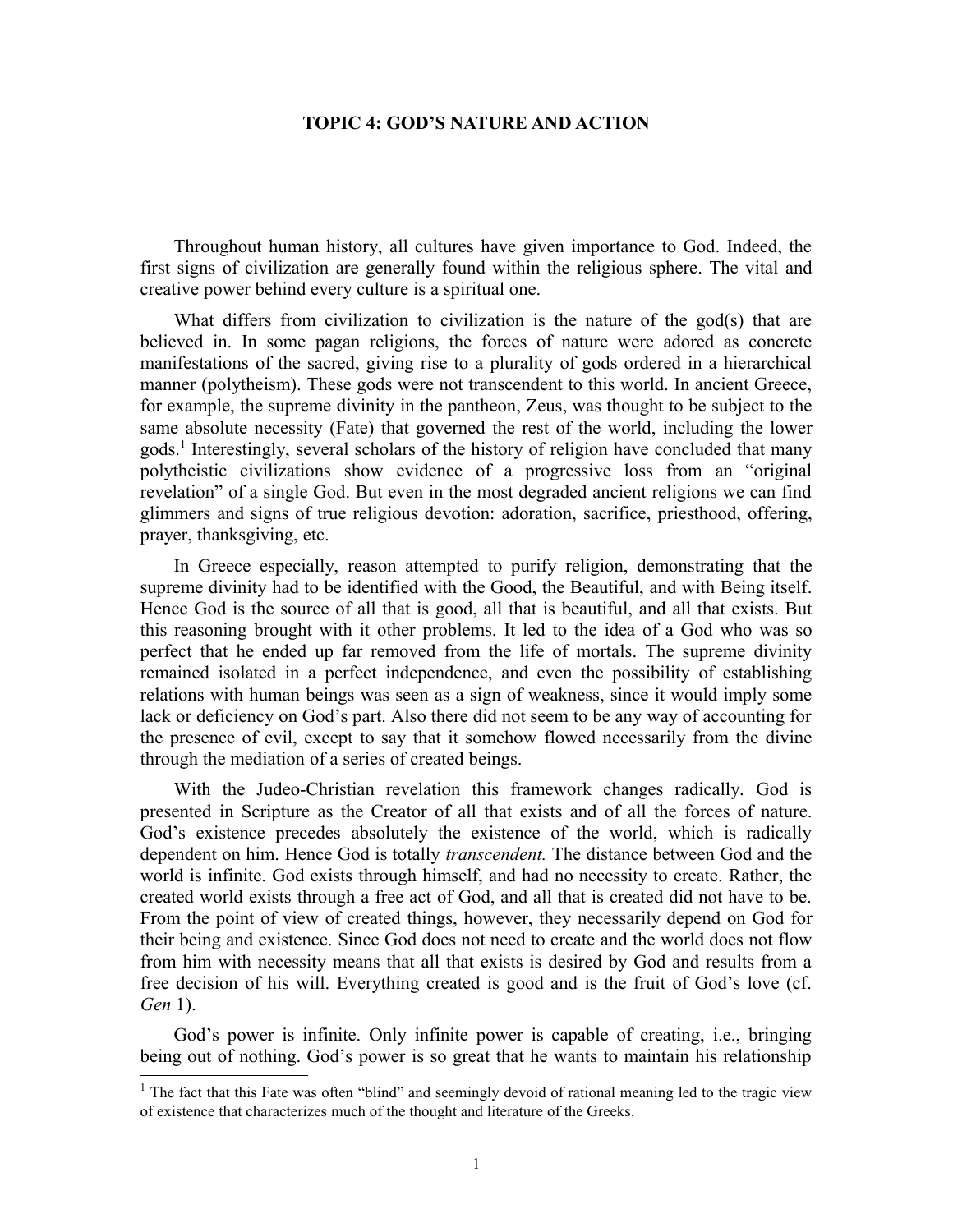with his creatures, including saving them if, because of their freedom, they distance themselves from their Creator. Therefore, in the context of Christian revelation, one sees that the origin of evil is not to be found in matter (as in some of the ancient philosophers and religions) but rather in the mistaken use of freedom on the part of angels and mankind, the fall of the first man and woman being narrated in the *Book of Genesis* (ch. 3).

God is a personal being who acts with freedom and love, and who reveals his name to Moses, "I AM WHO AM." (*Ex* 3: 14), as proof of his fidelity to his covenant and as a sign that he will accompany his people in the desert, a symbol of life's temptations. This name, which is mysterious for us,<sup>[2](#page-1-0)</sup> reveals something about himself. "In revealing his name, God makes known the riches contained in the ineffable mystery of his being. He alone is from everlasting to everlasting. He is the One who transcends the world and history. It is he who made heaven and earth. He is the faithful God, always close to his people, in order to save them. He is the highest holiness, 'rich in mercy' (*Ephesians* 2:4), always ready to forgive. He is the One who is spiritual, transcendent, omnipotent, eternal, personal, and perfect. He is truth and love" (*Compendium*, 40).

In this context, revelation is seen as an absolute novelty, a gift we receive from on high and which we should accept with grateful acknowledgement and religious devotion. Faced with the revealed word of God, only adoration and gratitude is fitting. Man falls on his knees before the wonder of a God who, while totally transcendent, becomes *interior intimo meo* ("Thou art more inward to me than my most inward being"<sup>[3](#page-1-1)</sup>), and who seeks us out in every circumstance: "The Creator of heaven and earth, the one God who is the source of all being, the sole Creator *Logos*, this creative Reason loves man personally, or better, loves him passionately and wants to be loved in turn. This creative Reason, who at the same time loves, therefore gives life to a history of love…, a love [that] shows itself rich in inexhaustible fidelity and mercy. It is a love that forgives beyond all limits."[4](#page-1-2)

All created beings reflect some aspect of God's infinite perfection. God in himself is the fullness of Being without any limitation: infinite Truth, Goodness and Beauty. He is *the* Truth, the measure and source of all that is true (cf. *Compendium*, 14). He is infinite Life and Love, the source of all life and love in creatures.

Since all creatures participate in God's infinite perfection and reflect it in some way (especially human beings, who are created in his image and likeness), their truth, goodness and beauty point back to him and tell us something about him. But no finite

<span id="page-1-0"></span><sup>&</sup>lt;sup>2</sup> "God revealed himself to Moses as the living God: 'the God of Abraham, the God of Isaac, the God of Jacob' (*Exodus* 3: 6). God also revealed to Moses his mysterious name: 'I AM WHO I AM (YHWH).'Already in Old Testament times this ineffable name of God was replaced by the divine title *Lord*. Thus in the New Testament, Jesus who was called *Lord* is seen as true God" (*Compendium*, 38). The name of God revealed here has received three possible interpretations: 1) God reveals that he transcends all human knowledge, thus protecting us from the temptation to misuse our friendship with him, as happened with the pagan deities through the practice of magic; 2) the Hebrew expression used here implies that God will always be with Moses, because he is faithful and is always on the side of all who trust in him; 3) in the Greek translation of the Bible, this name was seen as God's manifestation of himself as the fullness of being and perfection (cf. *Compendium*, 39), in accord with the insights of philosophy.

<span id="page-1-1"></span><sup>3</sup> St. Augustine, *Confessions*, III, 6, 11.

<span id="page-1-2"></span><sup>&</sup>lt;sup>4</sup> Benedict XVI, Address to the Fourth Italian National Ecclesial Convention, Verona, Italy; October 19, 2006